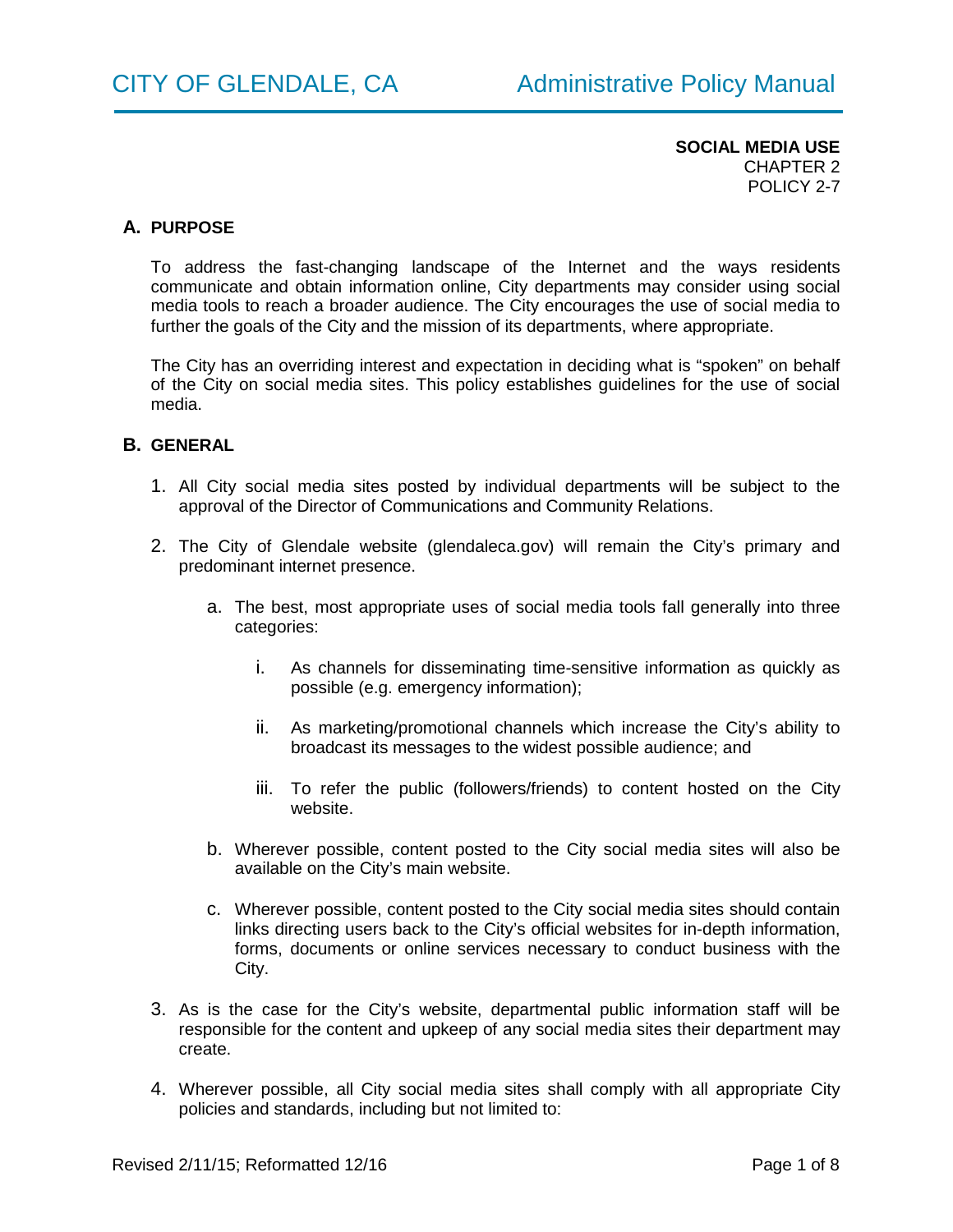- a. The City's social media sites are subject to the State of California public records laws. The Department maintaining the site is responsible for responding completely and accurately to any public records request for public records on social media. Content related to City business shall be maintained in an accessible format so that it can be produced in response to a request. Wherever possible, such sites shall clearly indicate that any articles and any other content posted or submitted for posting are subject to public disclosure.
- b. California state law and relevant City records retention schedules apply to social media formats and social media content. Unless otherwise addressed in a specific social media standards document, the department maintaining a site shall preserve records required to be maintained pursuant to a relevant records retention schedule for the required retention period on a City server in a format that preserves the integrity of the original record and is easily accessible.
- c. Users and visitors to social media sites shall be notified that the intended purpose of the site is to serve as a mechanism for communication between City departments and members of the public. City social media site articles and comments containing any of the following forms of content shall not be allowed:
	- i. Comments not topically related to the particular social media article being commented upon;
	- ii. Comments in support of, or in opposition to, political campaigns or ballot measures;
	- iii. Profane language or content;
	- iv. Content that promotes, fosters, or perpetuates discrimination on the basis of race, creed, color, age, religion, gender, national origin, physical or mental disability, or sexual orientation;
	- v. Sexual content or links to sexual content;
	- vi. Solicitations of commerce;
	- vii. Conduct or encouragement of illegal activity;
	- viii. Information that may tend to compromise the safety or security of the public or public systems; or
	- ix. Content that violates a legal ownership interest of any other party.
- 5. These guidelines must be displayed to users or made available by hyperlink. Any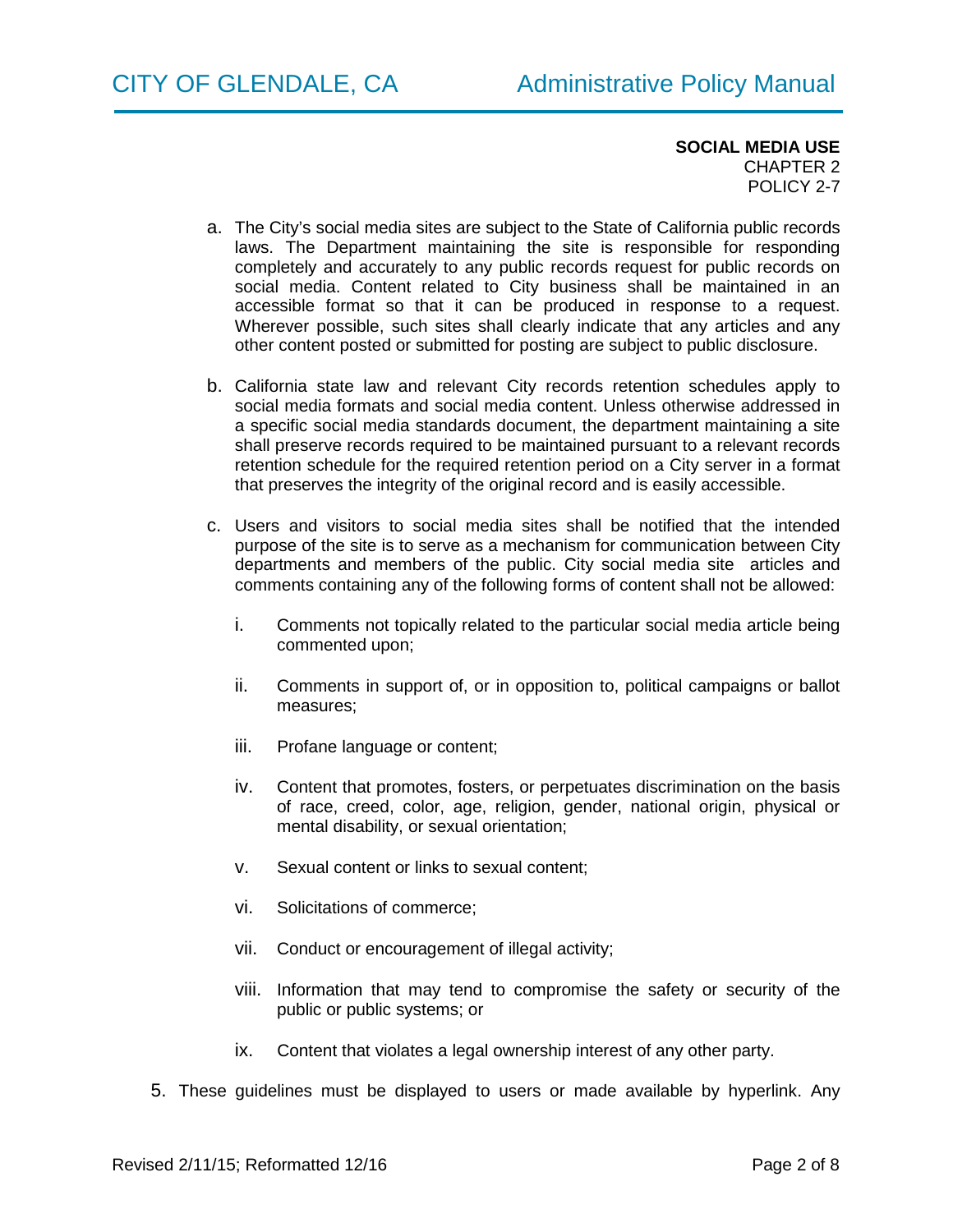content subject to exclusion must be first directed to the City Attorney for review. Any content hidden based on these guidelines must be retained, including the time, date and identity of the poster when available.

- 6. The City reserves the right to restrict or hide any content that is deemed in violation of this social media policy or any applicable law. The City Auditor may monitor sites from time to time for compliance.
- 7. The City will approach the use of social media tools as consistently as possible, Citywide. The Communications & Community Relations Division shall monitor use for consistency.
- 8. All new social media tools proposed for City use will be approved by the Director of Information Services, the Director of Communications and Community Relations and the appropriate department's Director.
- 9. All social media sites will be set up in conjunction with a City email account.
- 10. Administration of City social media sites:
	- a. Director of Communications and Community Relations will maintain a list of social media tools which are approved for use by City departments and staff. The Web & Applications Section of ISD and Director of Communications and Community Relations will maintain a list of all City social media sites, including login and password information. Departmental public information staff will inform the Director of Communications and Community Relations of any new social media sites or administrative changes to existing sites.

The City must be able to edit immediately or remove content from social media sites.

#### **C. SOCIAL NETWORKING ADMINISTRATOR**

Departments utilizing social media sites shall appoint departmental public information staff, ("Social Networking Administrator" or "SNA") to prepare, review, update and maintain content posted on the social media sites. The SNA shall endeavor to monitor the social media site regularly as required by the amount of traffic on the site. The SNA shall conduct basic account maintenance, such as password resets. More advanced account maintenance may be deferred to the Web & Applications Section of ISD. SNAs shall inform the Web & Applications Section of ISD and Communications & Community Relations Division of all current passwords on each social media site. SNAs may not post information that they obtain from the City on their personal social media sites where a member of the public would not otherwise have access to post the same information.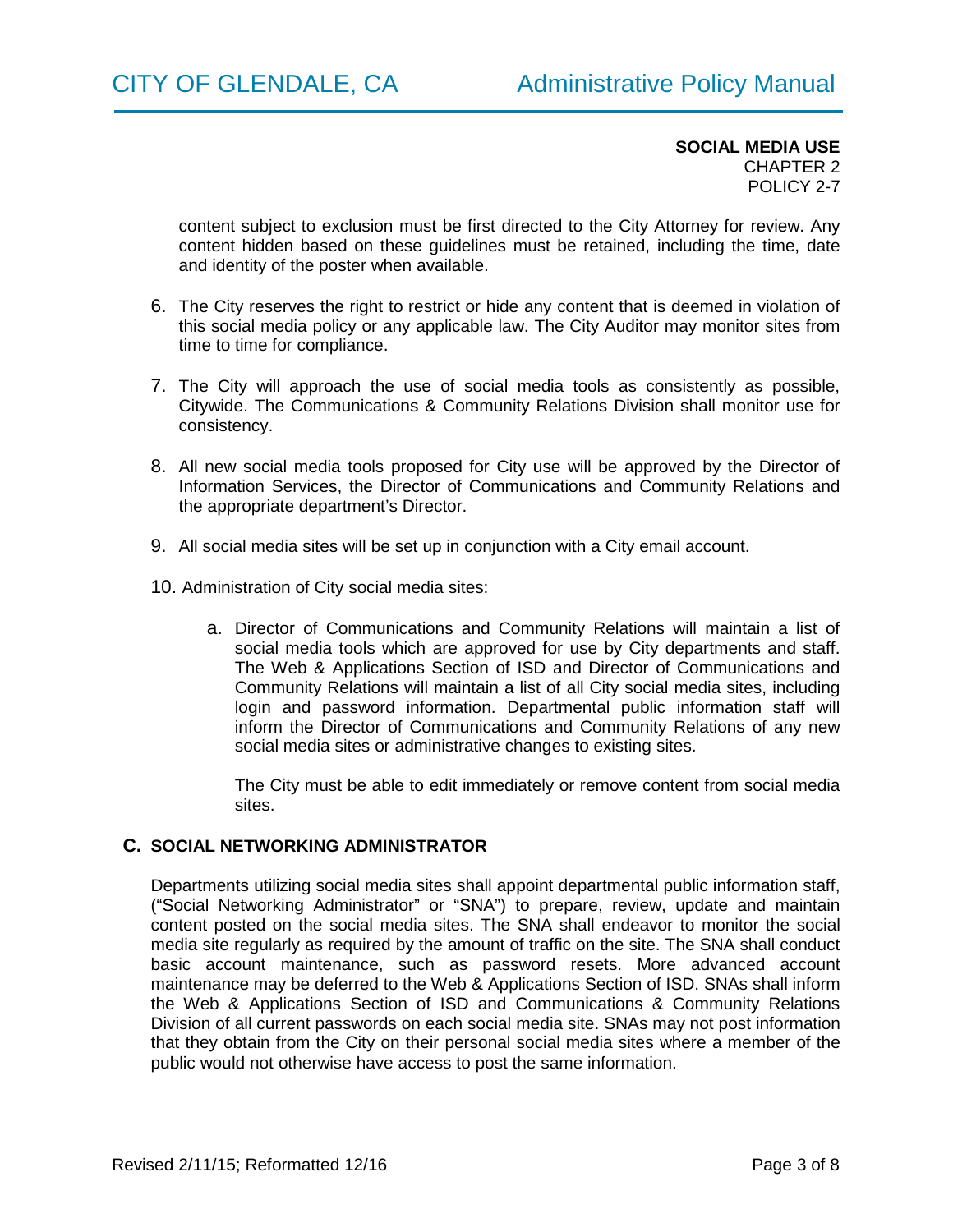## **D. STAFF RESPONSIBILITY**

All employees who are assigned as the Department SNA or given responsibilities relating to this social media policy are subject to employment guidelines within the City of Glendale Civil Service Rules and Regulations and Administrative Policies. If an employee is found to misuse City property or technology when using social media to represent the City or promote a City program, the employee may be subject to disciplinary action as determined by management.

#### **E. BRANDING**

Official City of Glendale social media sites must be distinguishable as belonging to the City. All accounts must display the City of Glendale logo or the associated departmental logo as their avatar. The "Bio" field of all official city accounts shall be populated with the following language: "Intended for official City of Glendale, CA communications only." If appropriate, the following must also be added: "This site is not monitored for emergency communications. Call 911 for emergencies." All City accounts are required to be linked to the City of Glendale homepage, or the departmental homepage.

#### **F. DESIGN STANDARDS**

To maintain consistency, the Web & Applications Section of ISD shall implement all interface customizations. Interfaces may be customized to meet the character of each departmental page. Customizable elements are: background color; background graphic; font color; font size; and avatar. All linking shall be done by using a URL- shortening service such as bit.ly, (www.bit.ly). Social media sites are more casual than most other communication tools, but they still represent the City at all times.

#### **G. ACCOUNT MAINTENANCE**

- 1. Creating Accounts. To create a new account on a social media site, the SNA shall submit a request to Director of Communications and Community Relations and the City Web & applications Section of ISD. The Director of Communications and Community Relations and web & Applications Section of ISD shall be responsible for verifying executive authorization of new page, establishing accounts, implementing design changes, and setting policy to mitigate the risk of security breaches.
- 2. Closing Accounts. The SNA must submit a request to the City Web Applications Section of ISD and Director of Communications & Community Relations to close a social media site/account. Accounts/sites may be re-opened as per the social media site's grace period policy.
- 3. Any accounts that are inactive for more than 45 days may be disabled by the Web & Applications Section of ISD or Director of Communications and Community Relations.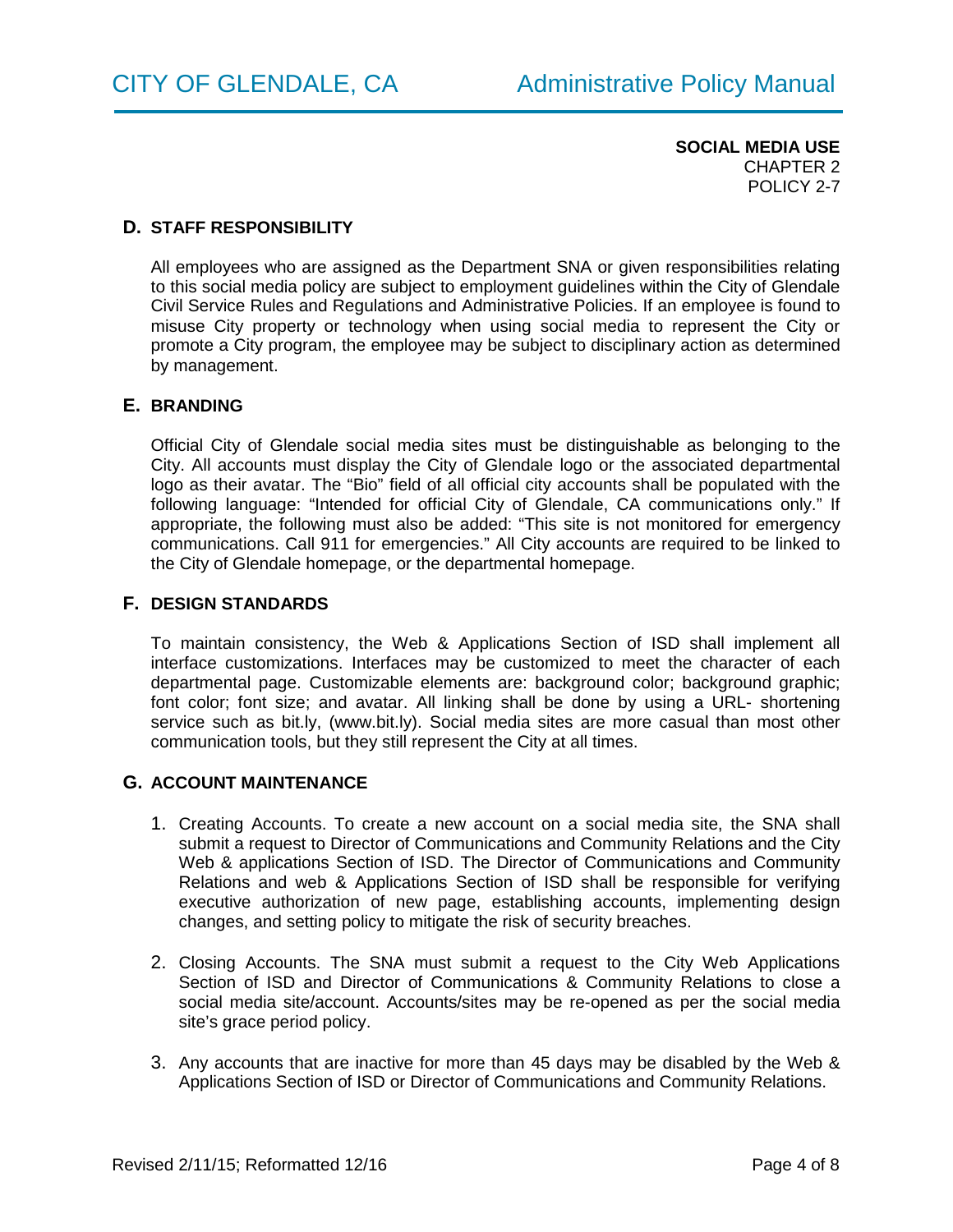#### **H. TRAINING**

Director of Communications and Community Relations shall provide basic usage training for SNAs. Social media sites may offer free, self-paced business use training. Departments may identify additional training courses provided by third party vendors, if needed.

## **I. TWITTER**

- 1. Twitter is a micro blogging tool that allows account holders to tweet up to 140 characters of information to followers. By procuring and maintaining Twitter accounts, City departments will communicate information directly to their Twitter followers, alerting them to news and directing them to the City website for more information. Twitter content shall mirror information presented on the City website and other existing information dissemination mechanisms. SNAs shall ensure that information is posted correctly the first time. Twitter does not allow for content editing. Given Twitter's rapidly changing nature, Twitter accounts require frequent and timely updates. Twitter accounts without any tweets for more than 45 days may be disabled by the Director of Communications and Community Relations.
- 2. Retweets and Replies: Retweeting content from other governmental agencies, state accredited education institutions, and media outlets is allowed. Retweeting content from all other followers is prohibited. All replies via @username method are prohibited. In response to questions by followers, the SNA may also send a general tweet to all followers answering the question, concern, or issue, without replying directly to the single user. SNAs shall endeavor to coordinate with their counterparts in other departments when tweeting information which pertains to multiple departments.
- 3. Mentioning Users: Mentioning users on Twitter via @username method is only allowed when the user is another governmental agency, state accredited education institution, or media outlet. The @username method can also be used to mention an entity or event that is City sponsored or endorsed.
- 4. Archiving: The SNAs shall be responsible for archiving Twitter posts. Twitter archives will not be visible to the public, but will be accessible for public document retention purposes.

## **J. FACEBOOK**

- 1. Facebook is a social networking site that is intended to promote City activities, programs, projects and events. When a department determines it has a business need for a Facebook account, it will submit a request to the Web & Applications Section of ISD and Director of Communications & Community Relations.
- 2. Creating Pages: Facebook accounts shall be established as Facebook Pages, (as opposed to Facebook Profiles), and categorized as "Government."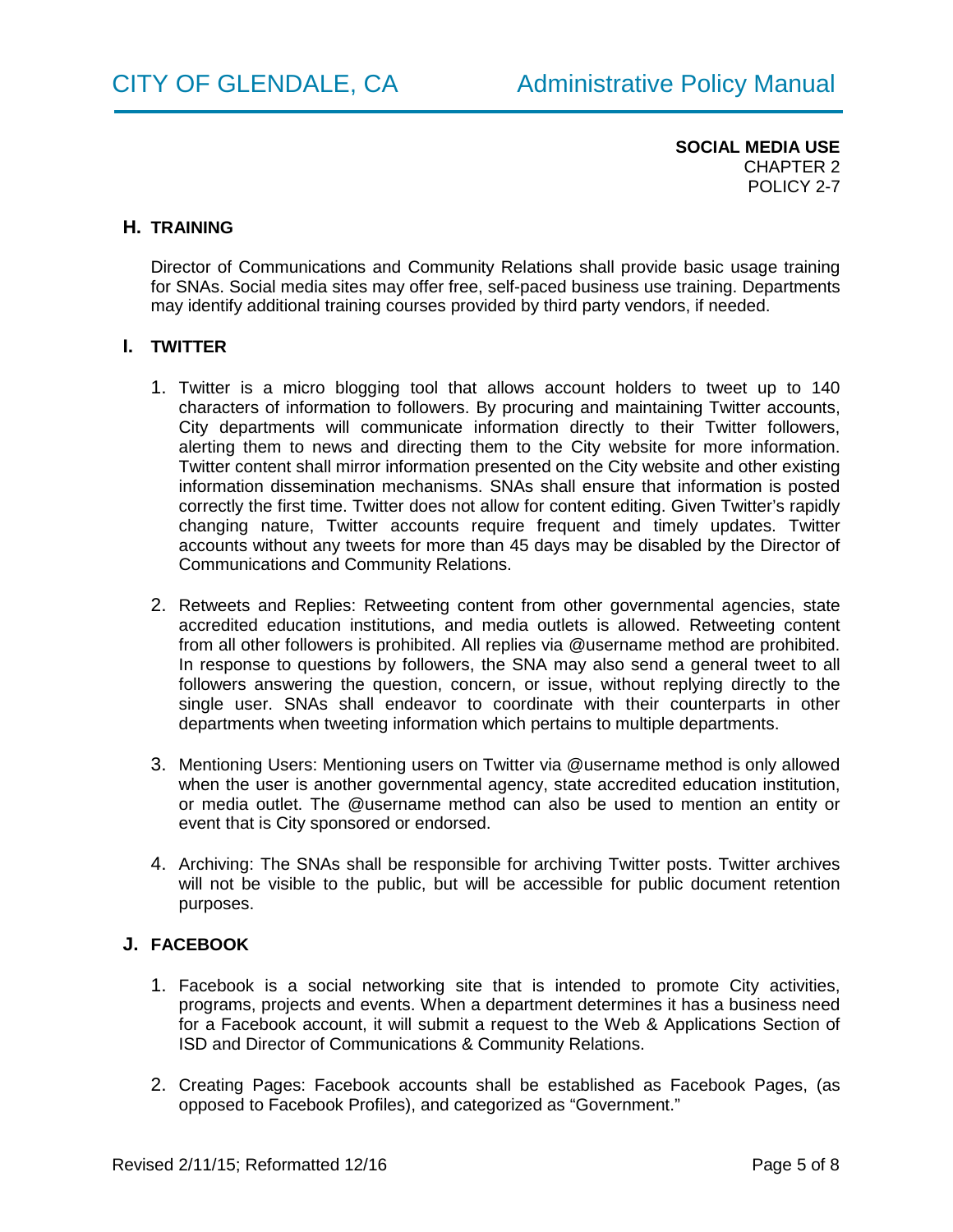3. Publishing of Fan Content: Public posts to the Wall generally will be turned off, but may be allowed on a case-by-case basis with request from the department and approval from the City's Director of Communications & Community Relations. Discussion Boards shall be turned off.

The Wall page must include a Comment Policy Box with the following disclaimer: "Comments posted to this page will be monitored - The City reserves the right to remove inappropriate comments including those that have obscene language or sexual content, threaten or defame any person or organization, violate the legal ownership interest of another party, support or oppose political candidates or ballot propositions, promote illegal activity, promote commercial services or products or are not topically related to the particular posting."

Any comments removed must be retained as stated in this policy B.2.a. and B.2.b.

- 4. Sharing and Liking: Sharing and liking content and posts from other governmental agencies, state accredited education institutions, and media outlets are allowed.
- 5. Mentioning Users: Mentioning users on Facebook via @username method is only allowed when the user is another governmental agency, state accredited education institution, and media outlet. The @username method can also be used to mention an entity or event that is City sponsored or endorsed.
- 6. Applications: Common applications can allow users to stream video and music, post photos, and view and subscribe to RSS feeds. While some may be useful to the page's mission, they can cause clutter and security risks. An application should not be used unless it serves a business purpose, adds to the user experience, comes from a trusted source and is approved by the Web & Applications Section of ISD. An application may be removed at any time if there is significant reason to think it is causing a security breach or spreading viruses.
- 7. Archiving: Each Facebook page will be set up in conjunction with a City e-mail account, which will archive the business content that can send updates via email. Content that cannot be retrieved from Facebook and needs to be retained as a record needs to be printed and maintained according to the records retention policy.

## **K. INSTAGRAM**

1. Instagram is an online photo-sharing and social networking service that enables its users to take pictures, apply digital filters to them, and share them on a variety of social networking services, such as media sites including Facebook or Twitter. When a department determines it has a business need for an Instagram account, it will submit a request to the Web & Applications Section of ISD and Director of Communications & Community Relations.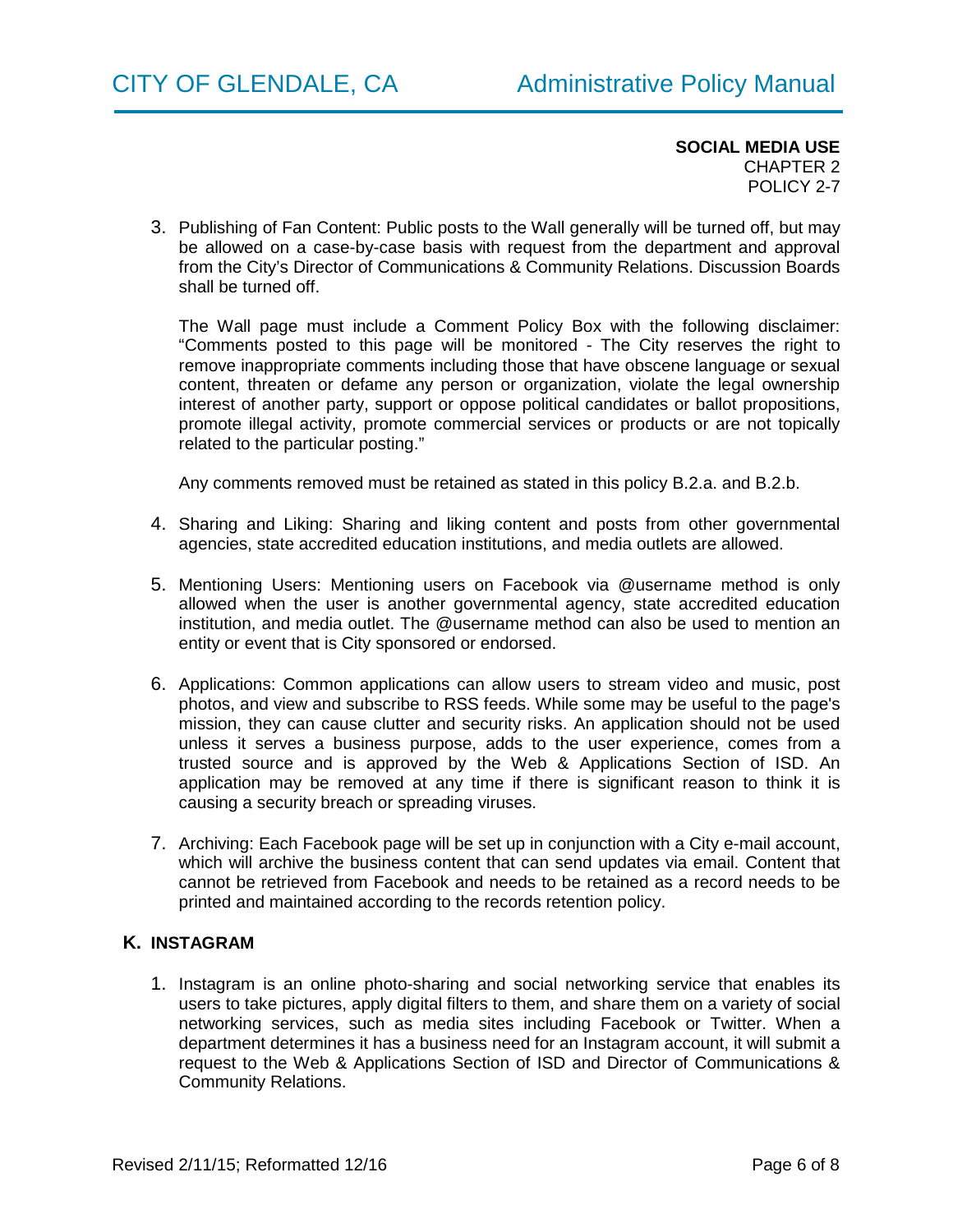- 2. Comments posted to images will be monitored Instagram does not provide the option to disable comments. The City reserves the right to remove inappropriate comments including those that have obscene language or sexual content, threaten or defame any person or organization, violate the legal ownership interest of another party, support or oppose political candidates or ballot propositions, promote illegal activity, promote commercial services or products or are not topically related to the particular posting. Any comments removed must be retained as stated in this policy B.2.a. and B.2.b.
- 3. Mentioning Users: Mentioning users on Instagram via @username method is only allowed when the user is another governmental agency, state accredited education institution, and media outlet. The @username method can also be used to mention an entity or event that is City sponsored or endorsed.
- 4. Archiving: The SNAs shall be responsible for archiving Instagram posts. Instagram archives will not be visible to the public, but will be accessible for public document retention purposes.

# **L. PINTEREST**

- 1. Pinterest is a pinboard-style photo sharing website that allows users to create and manage theme-based image collections such as events, interests, hobbies, and more. Pins can be shared on other social media including Facebook and Twitter. When a department determines it has a business need for an Instagram account, it will submit a request to the Web & Applications Section of ISD and Director of Communications & Community Relations.
- 2. Comments posted to images will be monitored Pinterest does not provide the option to disable comments. The City reserves the right to remove inappropriate comments including those that have obscene language or sexual content, threaten or defame any person or organization, violate the legal ownership interest of another party, support or oppose political candidates or ballot propositions, promote illegal activity, promote commercial services or products or are not topically related to the particular posting. Any comments removed must be retained as stated in this policy B.2.a. and B.2.b.
- 3. Archiving: The SNAs shall be responsible for archiving Pinterest posts. Pinterest archives will not be visible to the public, but will be accessible for public document retention purposes.

# **M. YOUTUBE**

- 1. YouTube is a video-sharing website on which users can upload, view and share videos.
- 2. Comments on YouTube will be turned-off or disabled, but may be allowed on a case-by